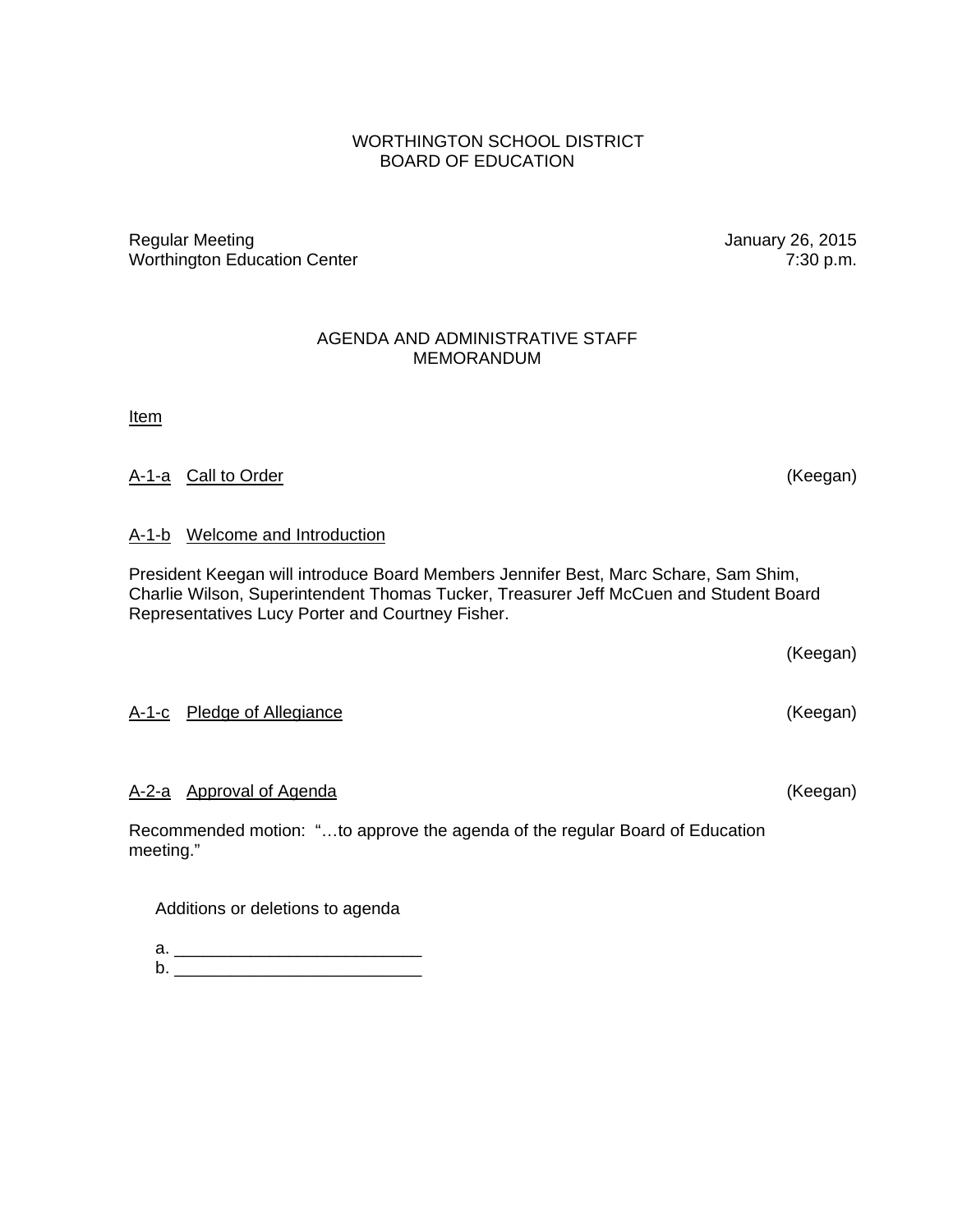#### INFORMATION AND PROPOSALS

#### B-1-a Visitor Comments

The school board and administrative staff encourage and appreciate citizen interest in meetings of the board of education. This section of the agenda is designed to hear the views of citizens about their schools and items on the agenda.

Persons wishing to address the board may make written requests in advance of the meeting or indicate their name, address and the item which they wish to address on the Visitor Form located along with tonight's agenda materials. Each speaker is asked to address the board at the visitor's podium so the speaker's remarks may be clearly heard. The speaker should give his or her name and address and limit comments to five minutes. The board meeting is being digitally recorded.

We provide a time for citizen remarks at every regular meeting. At no time do we allow particular grievances about an employee be aired. These remarks will be declared to be out of order and will be terminated when they are made about a specific employee. Any such discussion is not allowed in a public meeting, but may be discussed in an executive session at the board's discretion.

Board members may ask questions of the speaker for information or clarification and may or may not make comments in response to a speaker's remarks. No board member has the power or authority to act for the board; therefore, no response from an individual board member should be interpreted as an official action.

Requests for information about any subject should be made in writing to the board president or superintendent. Requests for information at the board meeting will be referred to the superintendent for review and report to the board.

Thank you for your cooperation.

#### B-1-b New State Online Assessments

Jennifer Wene, Keith Schlarb and members of the Department of Academic Achievement and Professional Development will provide an overview of preparation for the first administration of the new state online assessments.